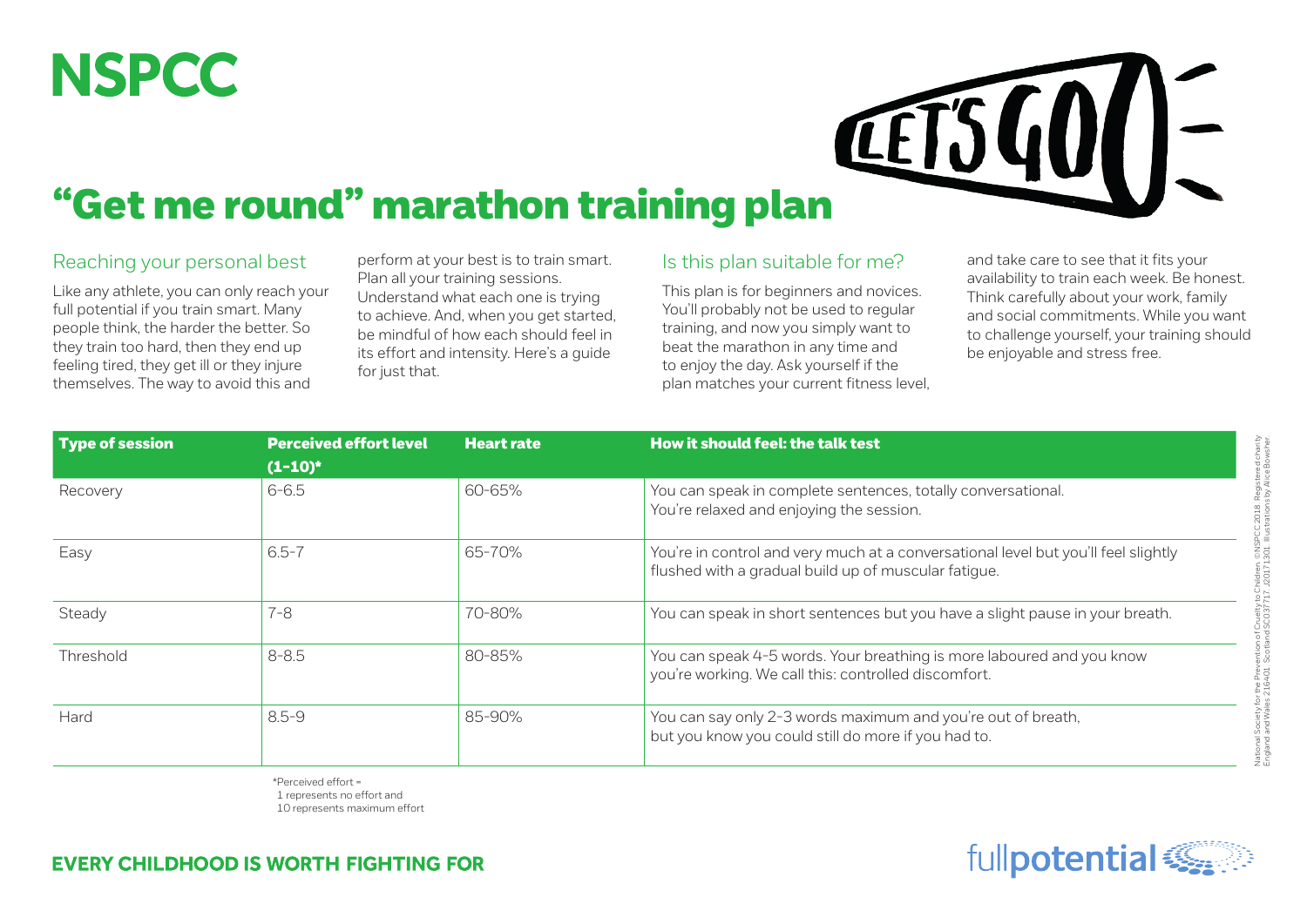| <b>WC</b>        | <b>Monday</b> | <b>Tuesday</b>                                                                                                                                                   | <b>Wednesday</b>                                                                                         | <b>Thursday</b>                                                                                                                                                                  | <b>Friday</b>                                      | <b>Saturday</b>                                           | <b>Sunday</b>                                                              |
|------------------|---------------|------------------------------------------------------------------------------------------------------------------------------------------------------------------|----------------------------------------------------------------------------------------------------------|----------------------------------------------------------------------------------------------------------------------------------------------------------------------------------|----------------------------------------------------|-----------------------------------------------------------|----------------------------------------------------------------------------|
| <b>Week</b>      | Rest          | <b>Workout run</b><br>10 mins walk, 5 mins easy run,<br>4 x 4 mins steady effort run<br>with 90 secs recovery walk<br>between sets. 10 mins walk<br>+ stretch    | <b>Pilates / Cross-training</b><br>30 mins easy + stretch                                                | <b>Walk</b><br>60 mins walk + stretch                                                                                                                                            | <b>Rest</b>                                        | <b>Cross-training</b><br>30 mins cross-training + stretch | Long run<br>75 min run: alternate<br>4 mins running with<br>1 min walking  |
| <b>Week</b>      | <b>Rest</b>   | <b>Workout run</b><br>10 mins walk, 5 mins easy run,<br>4 x 4 mins steady effort run<br>with 90 secs recovery walk<br>between sets, 10 mins walk<br>+ stretch    | <b>Pilates / Cross-training</b><br>30 mins easy + stretch                                                | <b>Run</b><br>20 mins easy effort run + stretch                                                                                                                                  | <b>Rest</b>                                        | <b>Cross-training</b><br>30 mins cross-training + stretch | Long run<br>90 min run: alternate<br>4 mins running with<br>1 min walking  |
| <b>Week</b>      | <b>Rest</b>   | <b>Workout run</b><br>10 mins walk, 5 mins easy run,<br>4 x 5 mins steady effort run<br>with 90 secs recovery walk<br>between sets, 10 mins walk<br>+ stretch    | <b>Cross-training</b><br>30 mins easy cross-training<br><b>Conditioning</b><br>30 mins conditioning work | Run<br>20 mins steady effort run + stretch                                                                                                                                       | <b>Rest</b>                                        | <b>Cross-training</b><br>45 mins cross-training + stretch | Long run<br>105 min run: alternate<br>4 mins running with<br>1 min walking |
| <b>Week</b><br>4 | <b>Rest</b>   | <b>Workout run</b><br>10 mins walk, 5 mins easy run,<br>4 x 5 mins steady effort run<br>with 90 secs recovery walk<br>between sets, 10 mins walk<br>+ stretch    | <b>Cross-training</b><br>30 mins easy cross-training<br><b>Conditioning</b><br>30 mins conditioning work | <b>Run</b><br>20 mins steady effort<br>run undulating terrain<br>(if possible) + stretch                                                                                         | <b>Rest</b>                                        | <b>Cross-training</b><br>45 mins cross-training + stretch | Long run<br>120 min run: alternate<br>4 mins running with<br>1 min walking |
| Week<br>5        | <b>Rest</b>   | <b>Run</b><br>25 mins easy effort run + stretch                                                                                                                  | <b>Cross-training</b><br>30 mins easy cross-training<br><b>Conditioning</b><br>30 mins conditioning work | <b>Workout run</b><br>5 mins walk, 5 mins easy run,<br>5 x 3 mins at threshold effort with<br>a 90 second brisk walk between<br>sets, 5 mins easy run, 5 min cool<br>down (walk) | <b>Rest</b>                                        | <b>Cross-training</b><br>30 mins cross-training + stretch | Long run<br>120 min run: alternate<br>4 mins running with<br>1 min walking |
| <b>Week</b><br>6 | <b>Rest</b>   | <b>Workout run</b><br>10 mins walk, 5 mins easy run,<br>5 x 6 mins at steady effort run<br>with 90 secs recovery walk<br>between sets. 10 mins walk<br>+ stretch | <b>Rest</b>                                                                                              | <b>Rest</b>                                                                                                                                                                      | <b>Run</b><br>20 mins easy<br>effort run + stretch | <b>Rest</b>                                               | <b>Half marathon race</b>                                                  |
| <b>Week</b>      | <b>Rest</b>   | <b>Cross-training</b><br>40 mins easy cross-training                                                                                                             | <b>Run</b><br>20 mins easy run<br><b>Conditioning</b><br>30 mins conditioning work                       | <b>Workout run</b><br>5 mins walk, 5 mins easy run,<br>5 x 3 mins at threshold effort with<br>a 90 second brisk walk between<br>sets, 5 mins easy run, 5 min cool<br>down (walk) | <b>Rest</b>                                        | <b>Cross-training</b><br>30 mins cross-training + stretch | Long run<br>135 min run: alternate<br>4 mins running with<br>1 min walking |